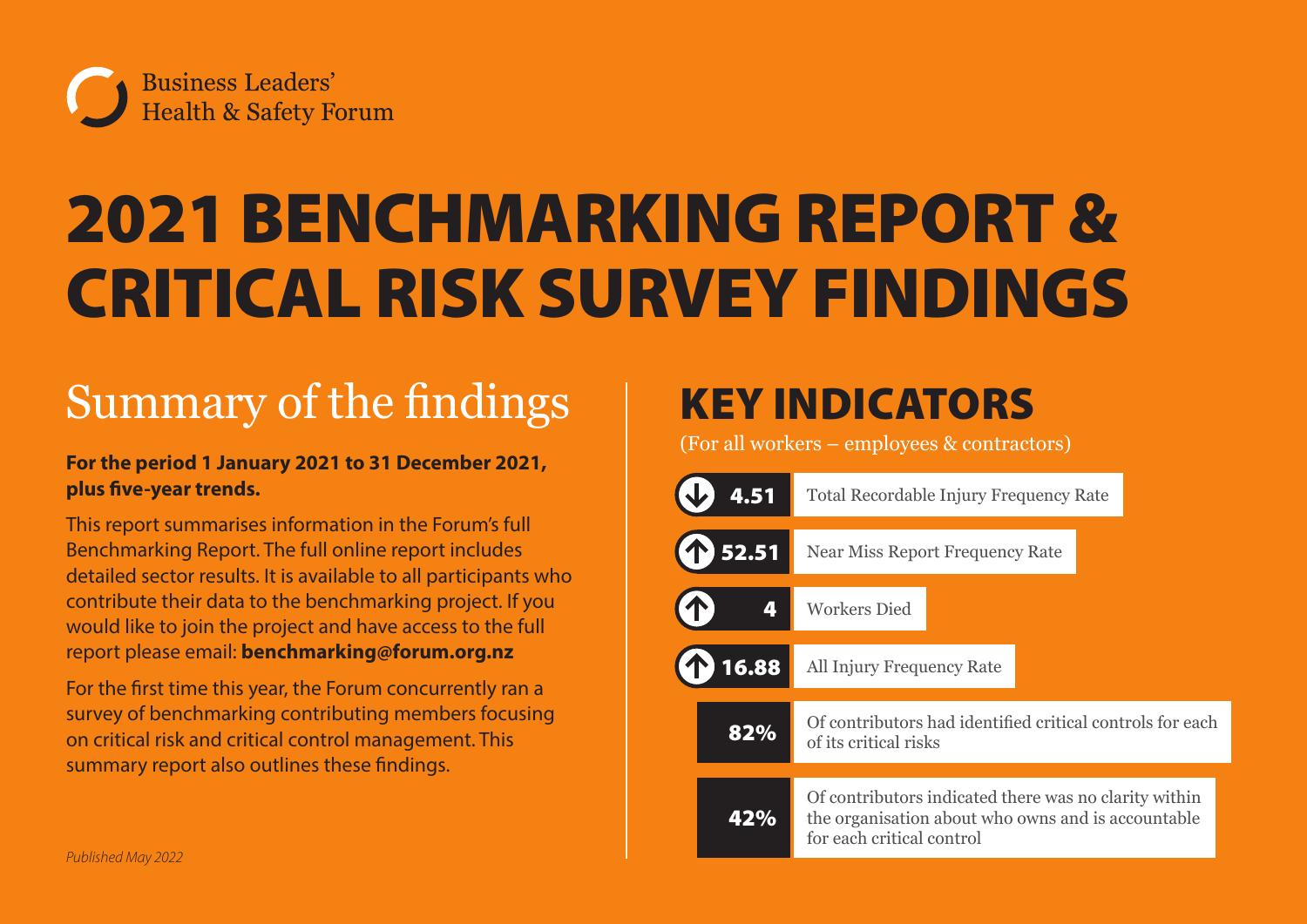#### Key results – Benchmarking

This report provides a summary of health and safety performance for Business Leaders' Health and Safety Forum members participating in the benchmarking initiative. This initiative helps members understand and compare their performance, and helps track progress towards the Forum's goals.

The results show an overall 2021 Total Recordable Injury Frequency Rate of 4.51 (employees and contractors). This was a 14.04% increase on the 2020 result.

The Near Miss Reports have increased by nearly 80% in 2021 compared with 2020. In theory these should be high if a business has a mature culture and good reporting systems. Less mature companies often don't record them either because they don't have the systems in place, or their teams are not talking about them.

In 2021, 79 members took part in benchmarking, compared with 74 in 2020. The hours worked (sample size) was 199 million hours worked for employees and 45 million hours worked for contractors.

This initiative uses OSHA definitions for injuries, and all frequency rates are based on 200,000 hours worked.

#### Reported frequency rates

**All workers – employees and contractors combined** 

|                            | 2021  | 2020  | 2019  | 2018  | 2017  |
|----------------------------|-------|-------|-------|-------|-------|
| Total Recordable Injuries  | 4.51  | 4.66  | 5.35  | 3.17  | 2.96  |
| First Aid Injuries         | 12.37 | 9.37  | 11.92 | 8.32  | 6.98  |
| Medical Treatment Injuries | 1.58  | 2.13  | 1.77  | 1.54  | 1.20  |
| Restricted Work Injury     | 0.66  | 0.6   | 1.35  | 0.33  | 0.38  |
| Days Lost (RWI)            | 22.61 | 23.86 | 17.92 | 3.73  | 2.39  |
| Lost Time Injuries         | 2.26  | 1.95  | 7.77  | 1.29  | 1.38  |
| Days Lost (LTI)            | 39.15 | 39.27 | 29.44 | 15.72 | 10.00 |
| All Injuries               | 16.88 | 14.03 | 17.27 | 11.49 | 9.94  |
| Occupational Illness       | 0.01  | 0.02  | 0.01  | 0.02  | 0.04  |
| Near Miss Reports          | 52.51 | 34.47 | 49.59 | 29.02 | 18.50 |

*12 month rolling average*

#### Who's involved

Agriculture, Forestry, Fishing: Dairy NZ, Ernslaw One – Forestry, Landpower, OSPRI New Zealand, Pāmu, PF Olsen, PGG Wrightson, PKW Farms, Ravensdown, T&G Global.

Construction: Calder Stewart, Fletcher Construction, Fulton Hogan, Hynds Group, Naylor Love Construction, PAE, Pipeline and Civil Ltd, Taylors Contracting, Universal Homes.

Defence, Public Order, Safety: The Department of Corrections.

Education and Training, Health Care and Social Assistance, Arts and Recreation: Summerset Group.

Information Media and Communications, Finance and Insurance, Property Services, Business Services, Business Support Services, Public Administration: Accident Compensation Corporation, Christchurch City Council, Crestclean, Dairy NZ, GNS Science, Kainga Ora, Inland Revenue, Kordia, Plant and Food Research, Manaaki Whenua – Landcare.

Manufacturing: Barkers, Fonterra, Freshpork NZ, Hamilton Jet, Hutec Engineering, Longveld, Methanex New Zealand, Silver Fern Farms, Tasti Products.

Mining, Utilities, Waste Management: Chorus New Zealand, Connetics, Counties Power, DELTA Utility Services, Electrix, Genesis Energy, Horizon Energy Group, Mercury, Meridian Energy, Northpower, OMV NZ, Powerco, The Lines Company, Transpower, Vector, Waitomo Group Ltd., WEL Networks, Wellington Water, Whitaker Civil Engineering.

Other Services: BECA, Terra Cat, Worley Parsons.

Retail Trade, Accommodation, Food Services: Animates, AsureQuality, Restaurant Brands, SkyCity Entertainment Group, Woolworths, Z Energy.

Wholesale Trade, Transport, Postal, Warehousing: 1st Maintenance, Airways NZ, Auckland Airport, BP NZ, CHEP NZ, Eastland Group, Liquigas, Lyttleton Port of Christchurch, NZ Post, Online Distribution, Port Nelson, Port of Otago, South Port NZ.

*\*Some members operate in more than one sector and entered data in more than one sector category to reflect the activities of different business units. As a result, those members are counted more than once in the table above.*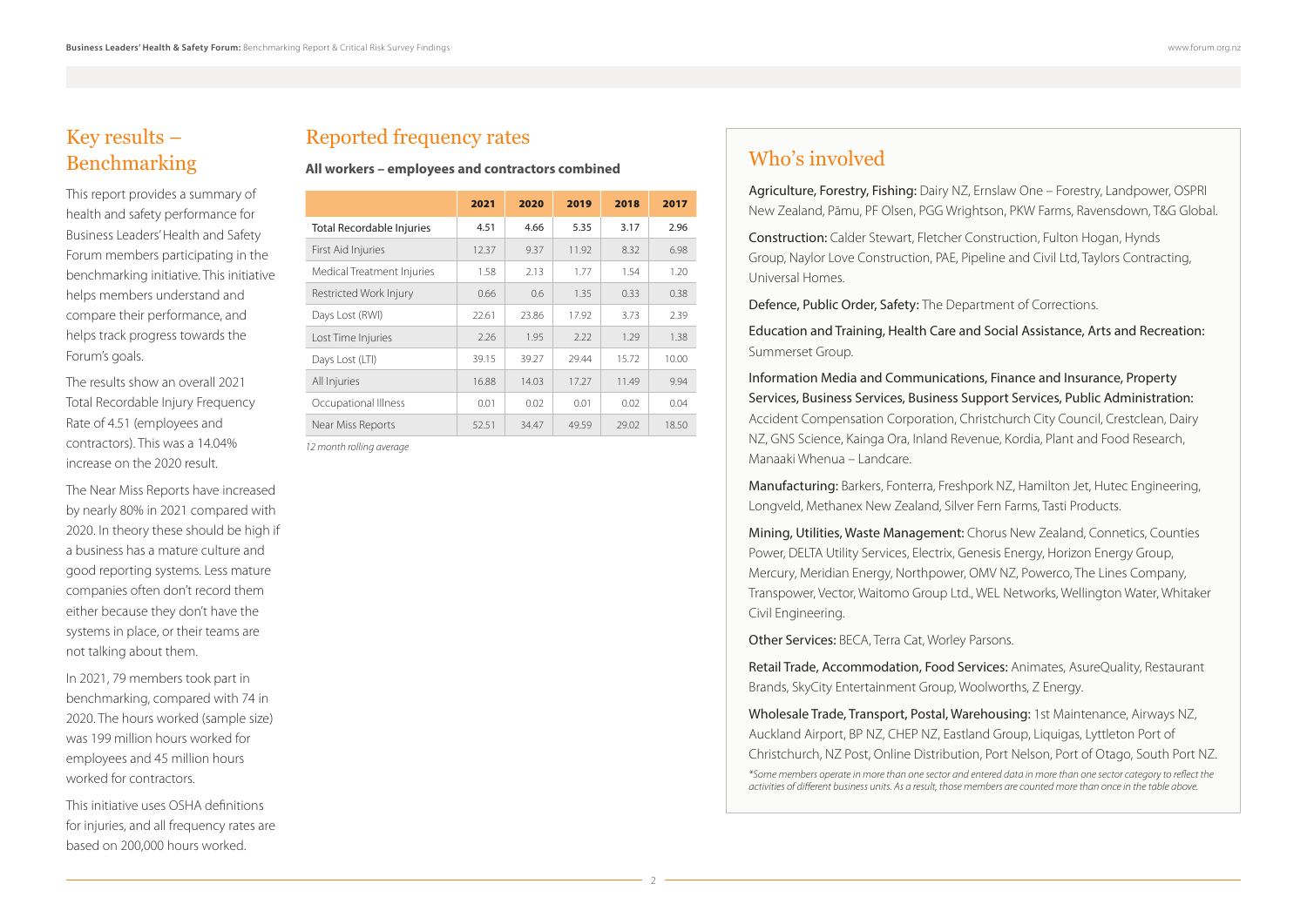Number of injuries

#### Key 5-year trends

Frequency rate per 200,000 hours (rolling 12 month)

requency rate per 200,000 hours (rolling 12 month)

3





0 10 20 30 40 50 60 0 1 2 3 4 5

n sa cheangail ann an cheangaire ann an cheangail airs an cheangail airs an cheangail airs an cheangail airs a<br>A pairt d'aig beach a bhaile airs an cheangail airs an cheangail airs an cheangail airs an cheangail airs an c

**Total recordable injuries – Employees Total recordable injuries – Contractors**



Number of injuries **--** Frequency rate **and the intervent of cases** (grey bars) may increase while the frequency rate reduces, as the rate will depend on the number of hours worked over the rolling 12 month period.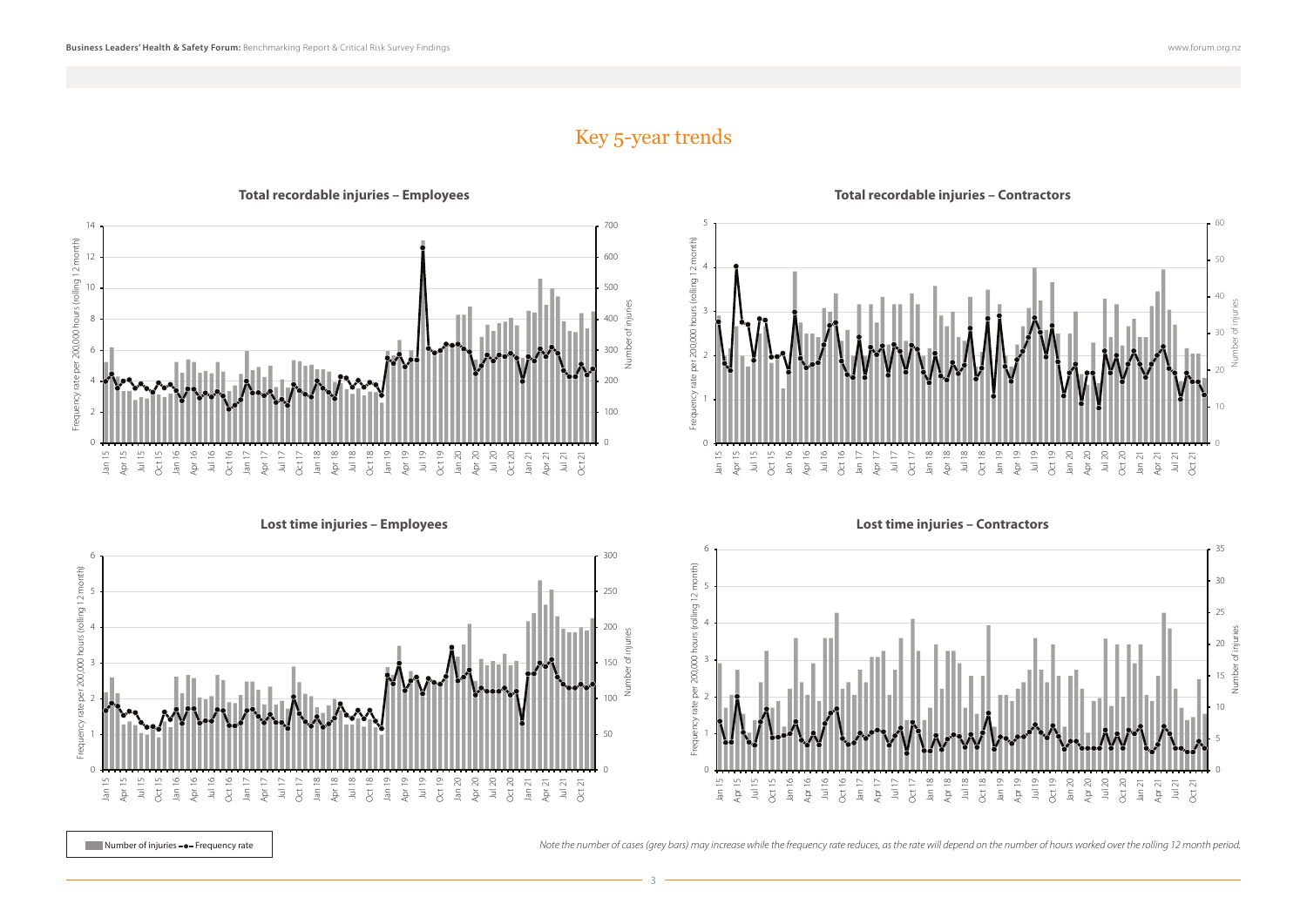# CRITICAL RISK SURVEY FINDINGS

In 2022 the Forum also ran a qualitative survey with benchmarking members to capture awareness, understanding and performance by Forum members around critical risks and the effectiveness of the controls they have in place. While harm data is important, we know it's important to gain more comprehensive insights to learn and improve.

Not all of the 79 businesses involved in the benchmarking initiative took part, however 53 organisations responded. Of those, the findings pointed to a high understanding and awareness about the importance of critical risks and critical controls.

82% of respondents said they had identified critical controls for each of its critical risks – although less than half said there was no clarity about who owns or is accountable for each control. External advice, followed by WorkSafe guidance, had the highest ranking for how organisations determined their critical controls.

When it comes to verifying the effectiveness of all critical risk controls, 75% said they had a plan for this, however more than half said their Board members and senior executives only used one method of verifying the presence of controls.

Positively, 87% said its organisation has asked it workers whether they think the critical risk controls effectively protect them from identified critical risks, and 93% said their organisation had a system to analyse incidents for the presence or absence of critical controls.

These findings could help you to prompt a very useful discussion with your executive leaders and Board. Some questions you could put to your leadership teams around these findings include:

- How confident are you that your critical risks have critical controls?
- What needs to be true for your critical risks and controls to be clearly owned by leaders in your organisation?
- How could you improve the diversity of information and perspectives your executive team and Board access to verify the presence of effective critical controls?

Thank you to those organisations who participated in this survey.